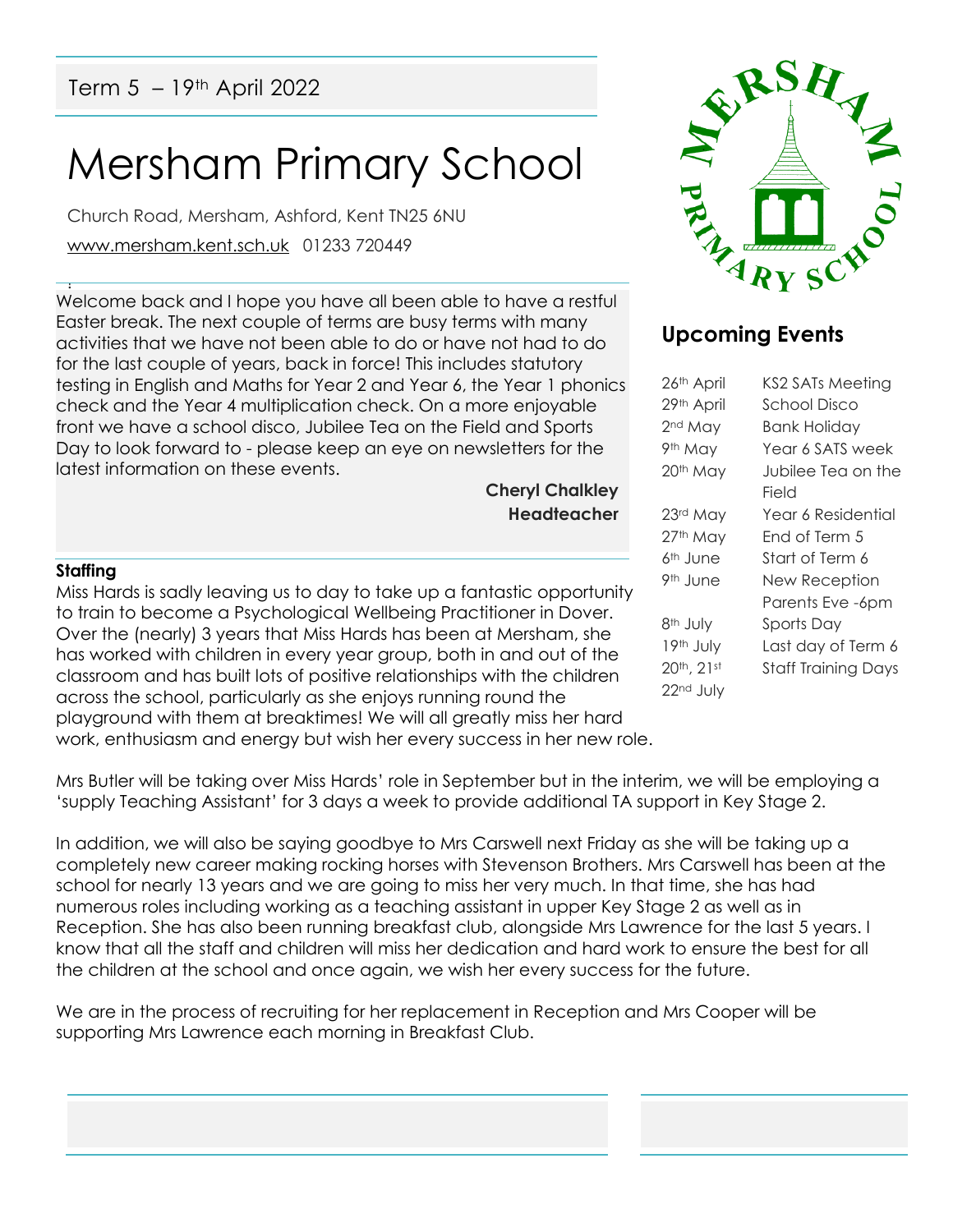#### **New hall building works**

I reported some weeks ago that we had hoped the builders would start work on building the new hall during the Easter holidays. Unfortunately, due to rising costs at the moment there has had to be a rethink in terms of the design of the building in order to come in budget. As a result, the start date has been delayed. The good news is that works should start in the May half term and I will provide more information about this and how it will impact the school in the short term, as it becomes available.

#### **Mersham Village Jubilee Celebrations**

We were asked by members of the village committee if all the children could design a poster to advertise the Jubilee celebrations that are taking place in Mersham for the Platinum Jubilee. The best design would be made into the invitation that will be delivered to all households in the village. All the other posters will be made into 'bunting' and will be displayed at the event at Mersham Sports Ground on Thursday  $2^{nd}$  June. There were some amazing designs and all the children worked really hard. However, I am very pleased to announce that the winner was Poppy in Year 4 and her fabulous design can be seen below. Well done Poppy! You can see some of the other designs on the Friends of Mersham Facebook page over the coming weeks.



### **After School Club**

Thank you to everyone who completed the survey sent by Kent Play Clubs who were looking into the viability of setting up an After School Club at the school. Whilst there is clearly a need for After School childcare, unfortunately there was not sufficient demand for Kent Play Clubs to take it on as a viable project. They were looking for a minimum of 12 children to be at the club each day for it to be viable and the surveys indicated there would only be 8 children per day. We have therefore got to go back to the drawing board to consider alternative options.

#### **School Disco – Friday 29th May**

Please see attached flyer from the PTA

#### **PE Kit**

Whilst our Covid restrictions were in place, we have perhaps been a little bit more relaxed than we were with regard to what children are wearing for PE and this is now something we need to reinstate. On PE days, where children need to come into school in their PE kit, please can you ensure that your child is wearing black shorts or tracksuit bottoms along with their house coloured t-shirt. For colder days, they can also wear a school jumper of fleece – this should not be any other coloured jumper,